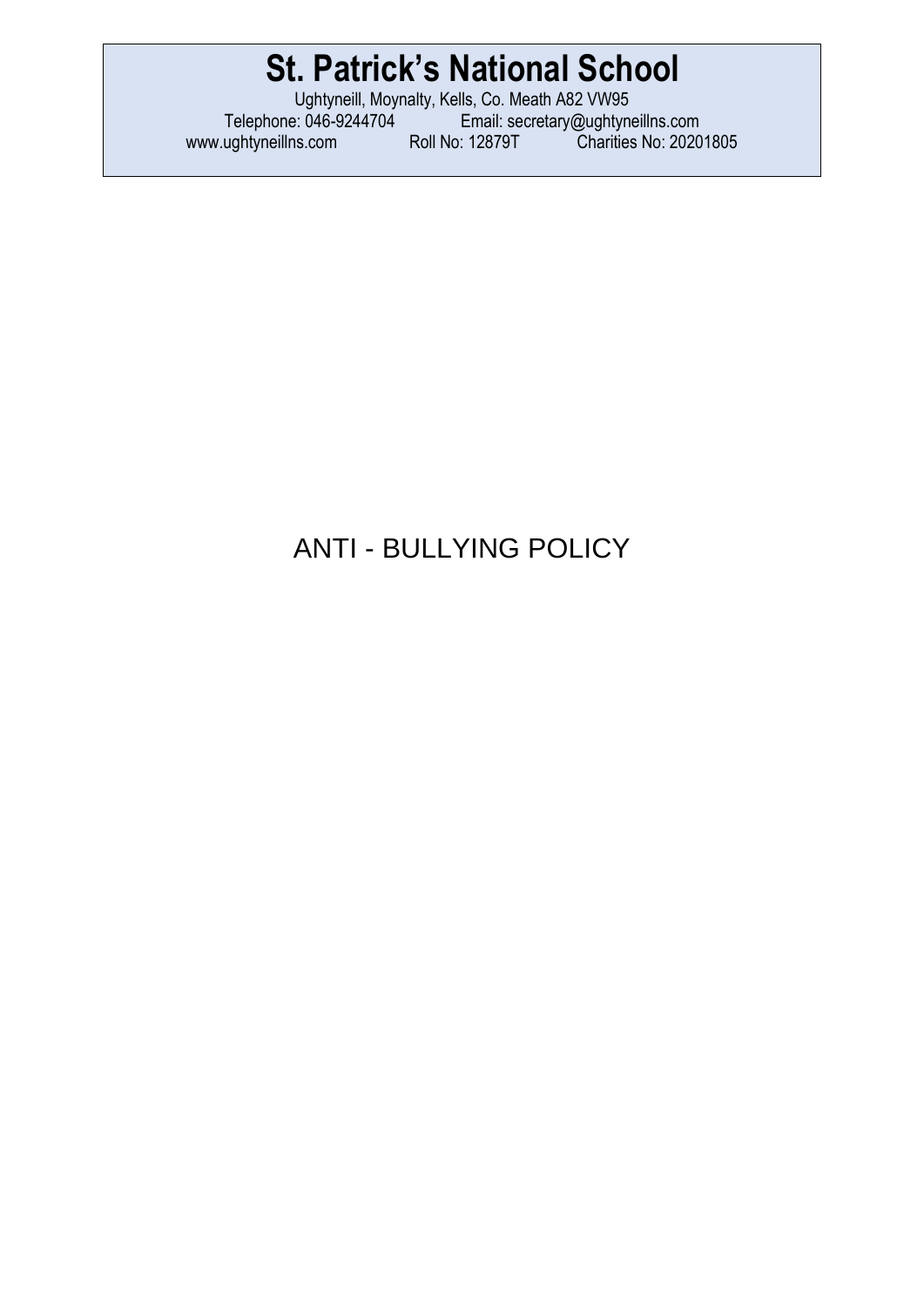Ughtyneill, Moynalty, Kells, Co. Meath A82 VW95 Telephone: 046-9244704 Email: [secretary@ughtyneillns.com](mailto:secretary@ughtyneillns.com)  [www.ughtyneillns.com](http://www.ughtyneillns.com/) Roll No: 12879T Charities No: 20201805

### **1. Introduction:**

In accordance with the requirements of the Education (Welfare) Act 2000 and the code of behaviour guidelines issued by the Educate Welfare Service, Tusla, the Board of Management of St. Patrick's N.S. school has adopted the following antibullying policy within the framework of the school's overall code of behaviour.

### **2. Key Principles of Bullying:**

The Board of Management recognises the very serious nature of bullying and the negative impact that it can have on the lives of pupils and is therefore fully committed to the following key principles of best practice in preventing and tackling bullying behaviour:

- A positive school culture and climate which:
	- is welcoming of difference and diversity and is based on inclusivity;
	- encourages pupils to disclose and discuss incidents of bullying behaviour in a non-threatening environment;
	- **•** promotes respectful relationships across the school community;
- A community approach staff and parents working collaboratively;
- A shared understanding of what bullying is and its impact;
- Implementation of education and prevention strategies (including awareness raising measures) that
	- **•** build empathy, respect and resilience in pupils; and
	- explicitly address the issues of cyber-bullying
- Effective supervision and monitoring of pupils;

### **3. Definition of Bullying**

In accordance with the Anti-Bullying Procedures for Primary and Post-Primary Schools bullying is defined as follows:

"Bullying is unwanted negative behaviour, verbal, psychological or physical conducted, by an individual or group against another person (or persons) and which is repeated over time".

The following types of bullying behaviour are included in the definition of bullying:

- deliberate exclusion, malicious gossip and other forms of relational bullying,
- cyber-bullying and
- identity-based bullying such as homophobic bullying, racist bullying, bullying based on a person's membership of the Traveller community and bullying of those with disabilities or special educational needs.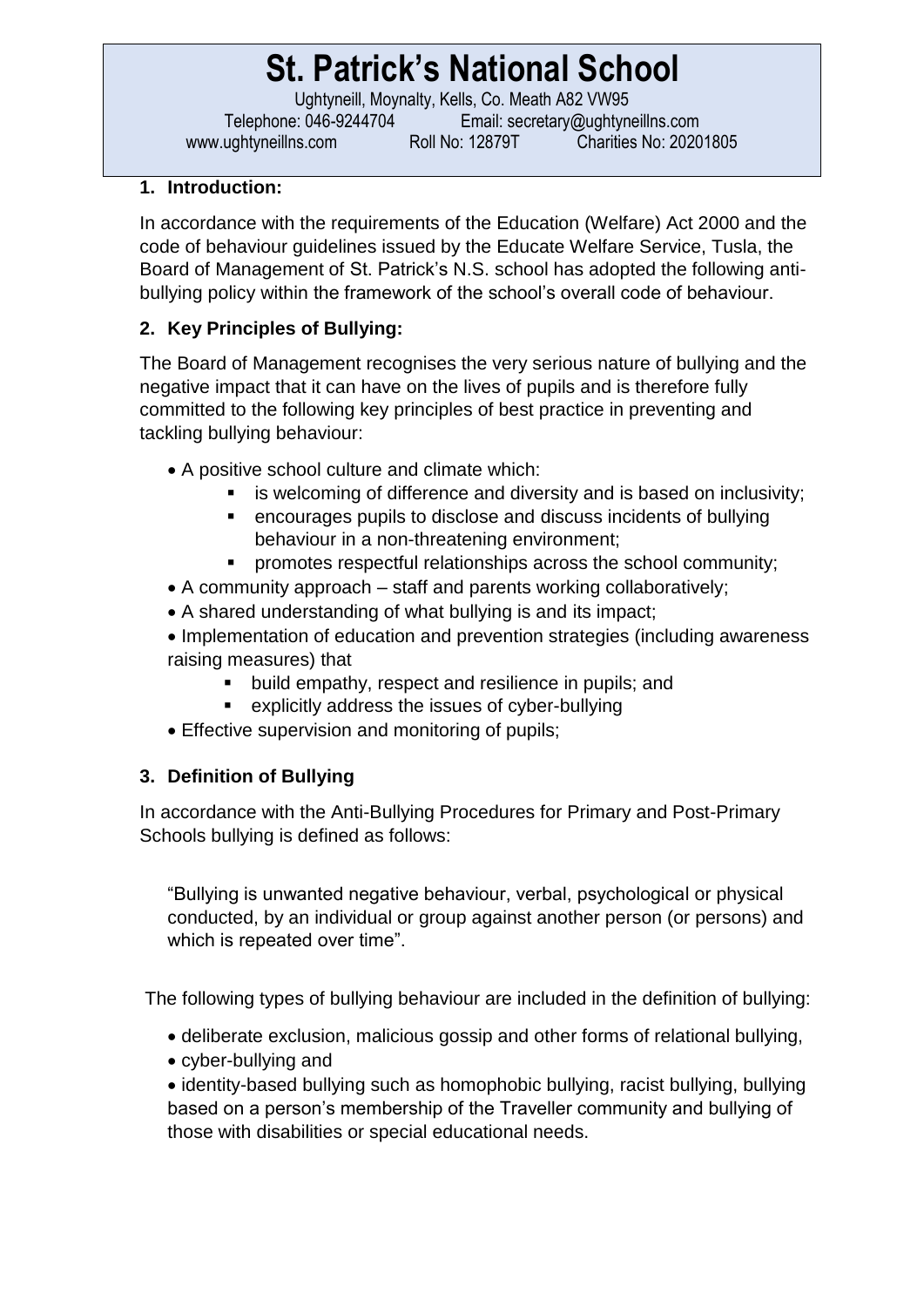Ughtyneill, Moynalty, Kells, Co. Meath A82 VW95 Telephone: 046-9244704 Email: [secretary@ughtyneillns.com](mailto:secretary@ughtyneillns.com)  [www.ughtyneillns.com](http://www.ughtyneillns.com/) Roll No: 12879T Charities No: 20201805

Isolated or once-off incidents of intentional negative behaviour, including a onceoff offensive or hurtful text message or other private messaging, do not fall within the definition of bullying and should be dealt with, as appropriate, in accordance with the school's code of behaviour.

However, in the context of this policy, placing a once-off offensive or hurtful public message, image or statement on a social network site or other public forum where that message, image or statement can be viewed and/or repeated by other people will be regarded as bullying behaviour.

Negative behaviour that does not meet this definition of bullying will be dealt with in accordance with the school's code of behaviour.

Additional information on different types of bullying is set out in Section 2 of the Anti-Bullying Procedures for Primary and Post-Primary Schools.

### **4. Responsibilities**

The class teacher will have responsibility for investigating and dealing with first incidents of potential bullying behaviour. A pupil, staff member, parent/guardian may bring a bullying concern to any teacher in the school. It is the responsibility of the person to whom the report is made to pass on the relevant information to the class teacher of the child/children concerned or to the Principal. Individual teachers must take appropriate measures regarding reports of potential bullying behaviour in accordance with the school's code of behaviour.

Serious incidents/on-going incidents will be referred by the class teacher to the Principal. The procedures for investigating and dealing with bullying behaviour are set out in section 6 of this policy.

### **5. Prevention**

The education and prevention strategies (including strategies specifically aimed at cyber- bullying and identity-based bullying including in particular, homophobic and transphobic bullying) that will be used by the school are as follows (see Section 6.5 of the Anti-Bullying Procedures for Primary and Post-Primary Schools):

### **Proactive Strategies towards prevention of Bullying:**

Our school promotes an atmosphere of friendship, tolerance, respect and cooperation. It is within this context that the following pro-active strategies are incorporated into our school year.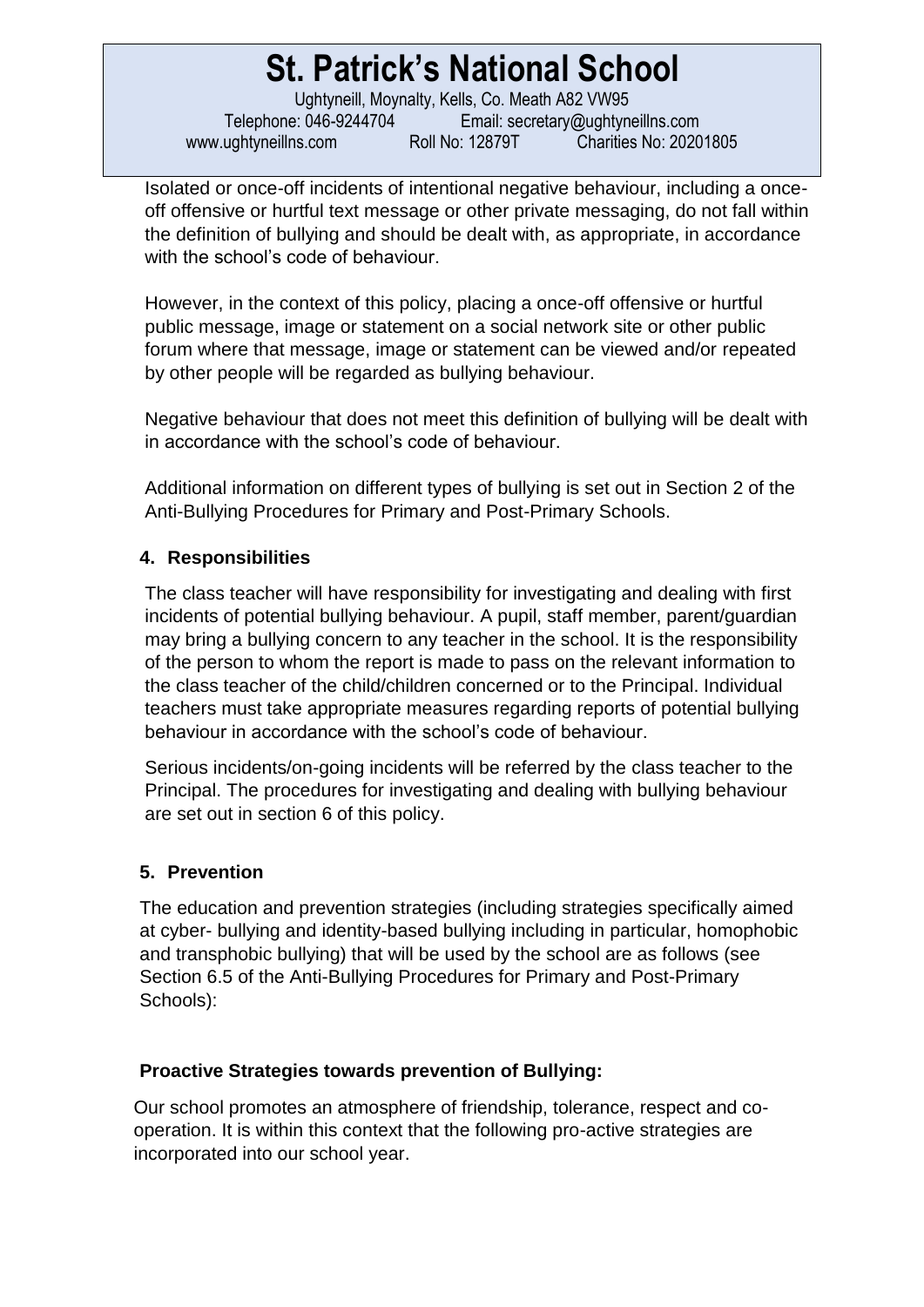Ughtyneill, Moynalty, Kells, Co. Meath A82 VW95 Telephone: 046-9244704 Email: [secretary@ughtyneillns.com](mailto:secretary@ughtyneillns.com)  [www.ughtyneillns.com](http://www.ughtyneillns.com/) Roll No: 12879T Charities No: 20201805

- Staff are constantly vigilant of children's behaviour. Positive behaviour is modelled, recognised and affirmed throughout the school. Children are explicitly taught what respectful language and respectful behaviour looks like in class and around the school. Deliberate efforts are made by the staff to notice and acknowledge desired respectful behaviour. Children are rewarded regularly at class level for positive efforts to recognize the special efforts they have made. Records are kept of children's behaviour. Where a child is having difficulty with his/her behaviour he/she is given the necessary support. In this way, our goal is to follow up and follow through with pupils who struggle to follow the rules.
- Regular Social, Personal, Health Education and religion lessons incorporating the following programmes; Walk Tall, Bi Follain, Relationships and Sexuality Education, Stay Safe, Grow in Love.

Awareness of bullying as a form of unacceptable behaviour is addressed in the classroom and other informal occasions when the opportunity arises. Children are taught conflict resolution skills and encouraged to report any incident of bullying behaviour

- Circle Time and class discussion is a regular part of classroom life where children are given the opportunity to share their feelings, opinions and problem solve with regard to social situations and relationships. These activities allow the children to develop empathy, respect for others and tolerance in a non-threatening setting.
- We ensure adequate supervision in the playground and staff record incidents of negative behaviour.
- Children are encouraged to share their concerns around negative interactions with others and are assured of being listened to.
- We make it a priority to catch children "being good "- we notice and acknowledge desired respectful behaviour by providing positive attention.
- Staff consistently tackles the use of discriminatory and derogatory language in the school – this includes homophobic and racist language and language that is belittling of pupils with a disability or SEN.
- All staff are expected to give constructive feedback to pupils when respectful behaviour and respectful language are absent.
- All staff are encouraged to be particularly vigilant for signs of bullying behaviour.

## **6. Procedure to Deal with Bullying**

The school's procedures for investigation, follow-up and recording of bullying behaviour and the established intervention strategies used by the school for dealing with cases of bullying behaviour are as follows (see Section 6.8 of the Anti-Bullying Procedures for Primary and Post-Primary Schools):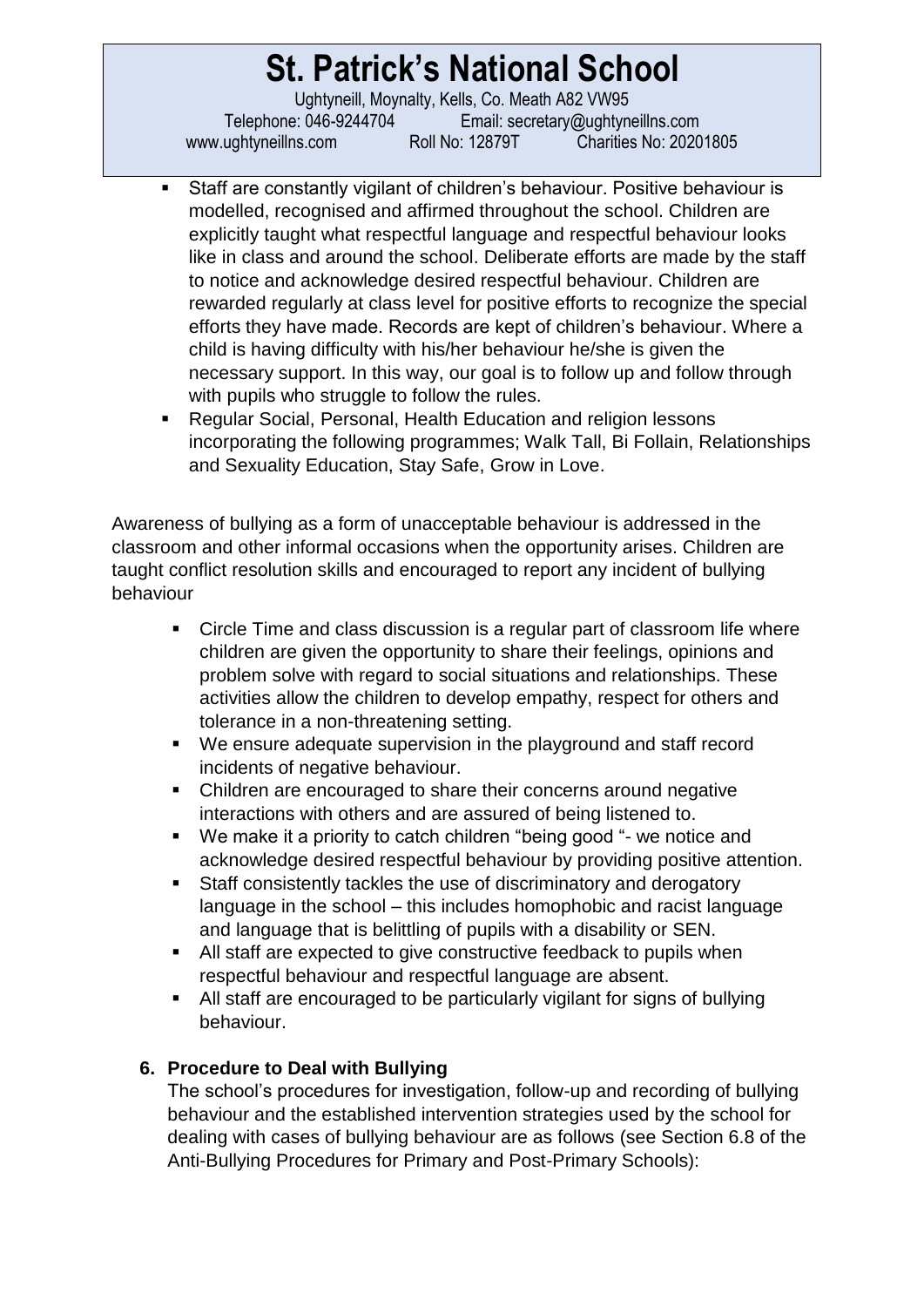Ughtyneill, Moynalty, Kells, Co. Meath A82 VW95 Telephone: 046-9244704 Email: [secretary@ughtyneillns.com](mailto:secretary@ughtyneillns.com)  [www.ughtyneillns.com](http://www.ughtyneillns.com/) Roll No: 12879T Charities No: 20201805

#### **First Report**

Any person in the school community, a pupil, staff member, and parent/guardian may report an incident of serious negative behaviour towards another individual. The class teacher will usually deal with the complaint initially. In investigating and dealing with negative behaviour, the teacher will exercise his/ her professional judgement to determine whether potential bullying has occurred and how best the situation can be resolved. If in investigating the incident, previous unreported incidents are referred to, the staff member should take note and record this information, but treat this report as the first incident formally noted. Please see Appendix 2, template which will be used for recording incidents of bullying behaviour.

Teachers will take a calm, problem-solving approach when dealing with incidents of potential bullying behaviour reported by pupils, staff or parents/guardians. In any incident of bullying, the teacher will speak separately to the pupils involved, in an attempt to get all sides of the story. All interviews will be conducted with sensitivity and with due regard for all the pupils concerned. It may also be helpful to ask those involved to write down an account of the incident. Pupils who are not directly involved can also provide useful information in this way. A written record of the incident will be kept in the class teacher's behaviour records. As bullying is defined as behaviour that is 'systematic and ongoing' a first incident of aggressive behaviour is not viewed as bullying. It becomes bullying when there are subsequent incidents. Negative behaviour will be dealt with in accordance with the school's code of behaviour (and may include informing parents).

If the teacher concludes that this negative type of behaviour could lead to bullying, the child/children involved will be made aware of this and the consequences of similar behaviours reoccurring (as outlined in the following sections). An effort will be made to allow him/her see the situation from the other child's point to view.

#### **Second Incident**

This would usually be referred to the Principal. A similar approach to that identified above will be used to investigate the incident. An incident report will be written and filed in the pupil(s). Parents will be informed and records will be kept of any parent/teacher conferences that result.

#### **Third and Subsequent Incidents**

The Principal will deal with further incidents. Incident reports will be written and filed. Parents of victim and child involved in bullying behaviour will be informed. Records of action plans and parent conferences will be kept. If and when it is deemed necessary, outside agencies may become involved.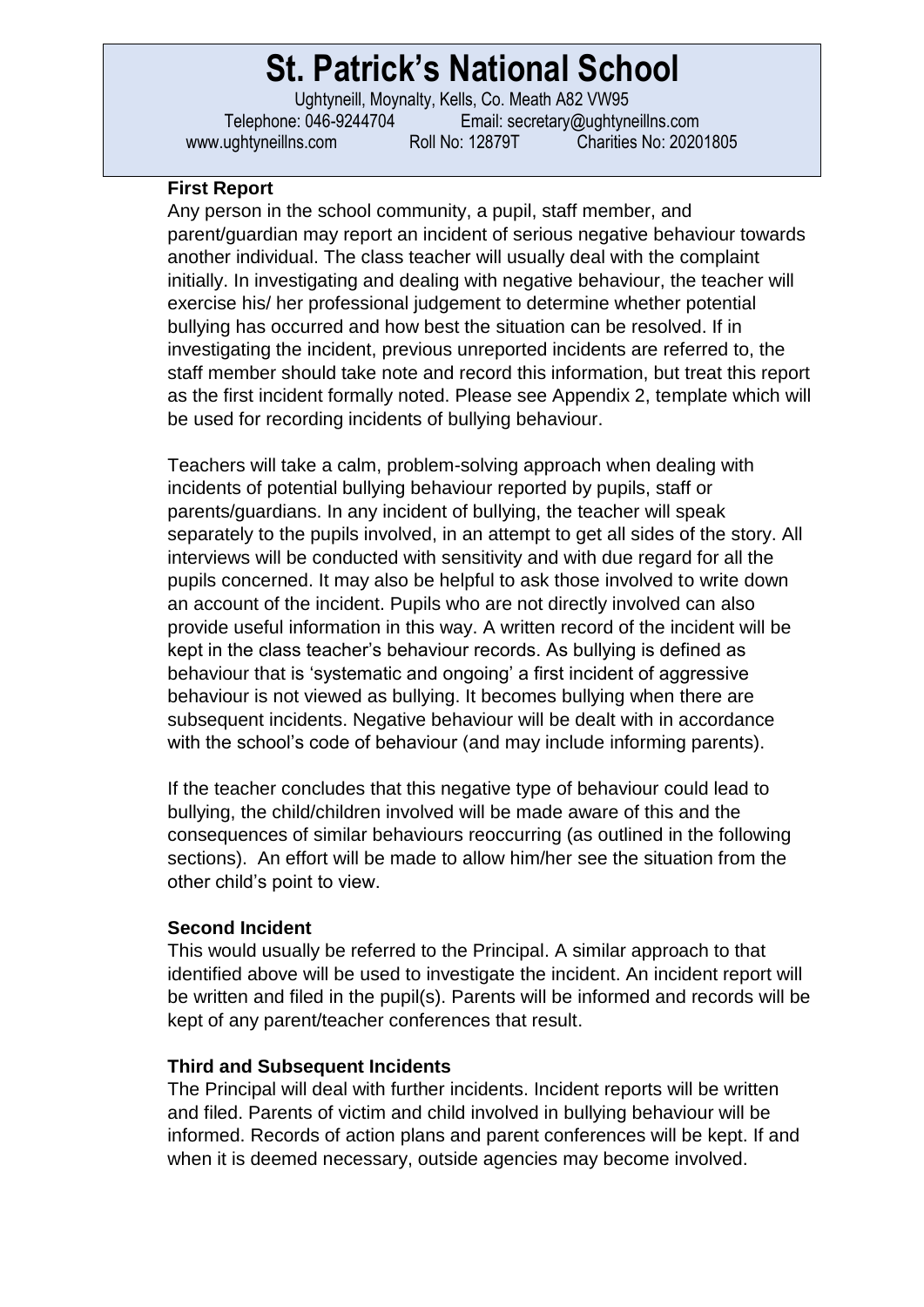Ughtyneill, Moynalty, Kells, Co. Meath A82 VW95 Telephone: 046-9244704 Email: [secretary@ughtyneillns.com](mailto:secretary@ughtyneillns.com)  [www.ughtyneillns.com](http://www.ughtyneillns.com/) Roll No: 12879T Charities No: 20201805

At every stage of the process, parents and pupils are asked and required to co-operate with any investigation and assist the school in resolving any issues and restoring as far as is practicable, the relationships of the parties involved. Any lack of co-operation will be referred to the Board of Management.

### **7. Supervision and Monitoring of Pupils**

The Board of Management confirms that appropriate supervision and monitoring policies and practices are in place to both prevent and deal with bullying behaviour and to facilitate early intervention where possible.

#### **8. Prevention of Harassment**

The Board of Management confirms that the school will, in accordance with its obligations under equality legislation, take all such steps that are reasonably practicable to prevent the sexual harassment of pupils or staff or the harassment of pupils or staff on any of the nine grounds specified i.e. gender including transgender, civil status, family status, sexual orientation, religion, age, disability, race and membership of the Traveller community.

### **9. Adoption of Policy**

This policy was adopted by the Board of Management in **May 2021**

#### **10.Communication**

This policy has been made available to school personnel and is published on the school website,

#### **11.Reviewing the Policy**

This policy and its implementation will be reviewed by the Board of Management every two years

#### **Next Review Date: June 2022**

Chairperson, Board of Management

Signed: \_\_\_\_\_\_\_\_\_\_\_\_\_\_\_\_\_\_\_\_\_\_\_\_\_\_\_\_\_ Date: \_\_\_\_\_\_\_\_\_\_\_\_\_\_\_\_\_

Principal

Signed: \_\_\_\_\_\_\_\_\_\_\_\_\_\_\_\_\_\_\_\_\_\_\_\_\_\_\_\_\_ Date: \_\_\_\_\_\_\_\_\_\_\_\_\_\_\_\_\_\_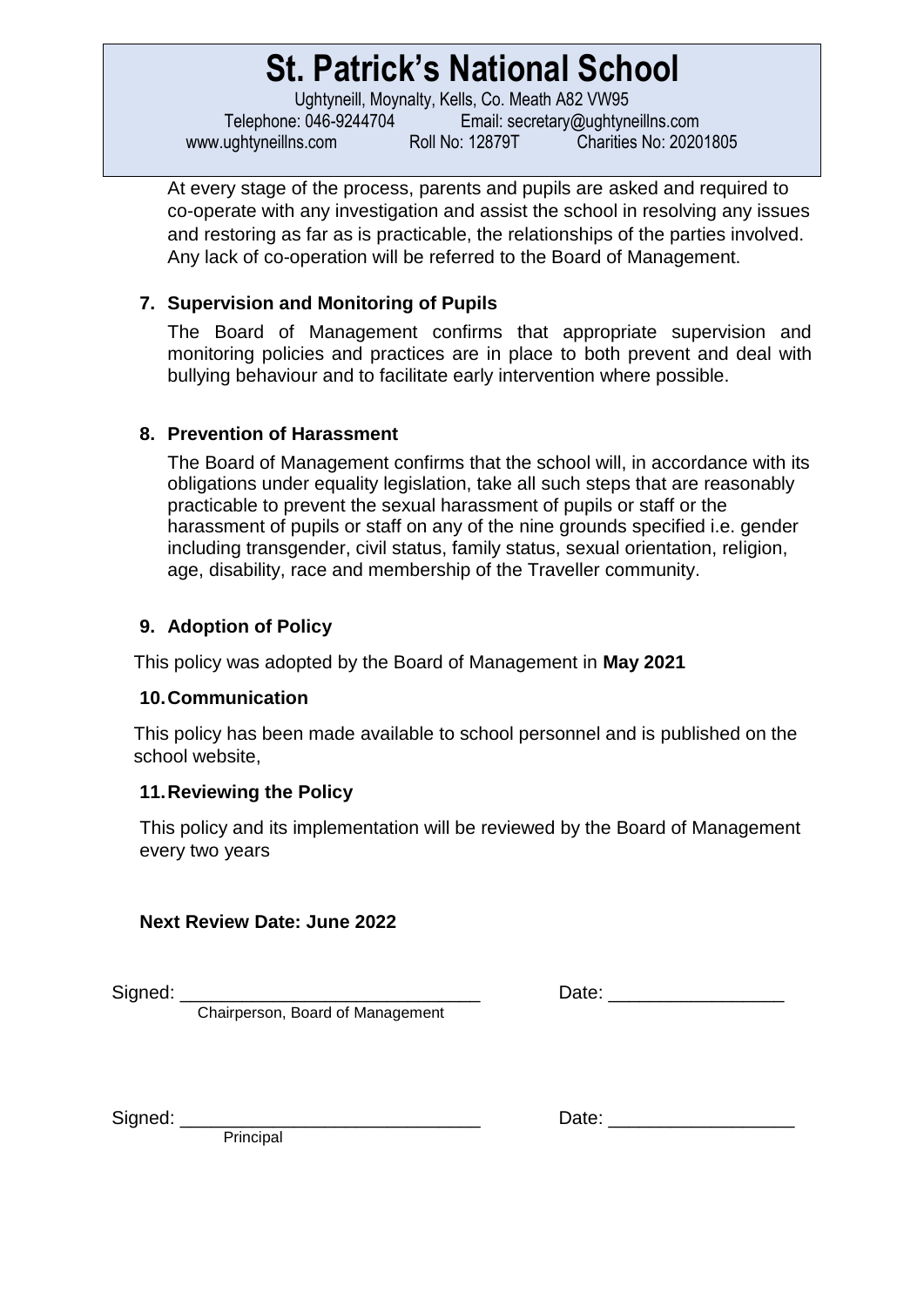Ughtyneill, Moynalty, Kells, Co. Meath A82 VW95

Telephone: 046-9244704 Email: [secretary@ughtyneillns.com](mailto:secretary@ughtyneillns.com)  [www.ughtyneillns.com](http://www.ughtyneillns.com/) Roll No: 12879T Charities No: 20201805

## **Appendix 1:**

Practical tips for building a positive school culture and climate

The following are some practical tips for immediate actions that can be taken to help build a positive school culture and climate and to help prevent and tackle bullying behaviour.

- Model respectful behaviour to all members of the school community at all times.
- Explicitly teach pupils what respectful language and respectful behaviour looks like, acts like, sounds like and feels like in class and around the school.
- Display key respect messages in classrooms, in assembly areas and around the school. Involve pupils in the development of these messages.
- Catch them being good notice and acknowledge desired respectful behaviour by providing positive attention.
- Consistently tackle the use of discriminatory and derogatory language in the school – this includes homophobic and racist language and language that is belittling of pupils with a disability or SEN.
- Give constructive feedback to pupils when respectful behaviour and respectful language are absent.
- Have a system of encouragement and rewards to promote desired behaviour and compliance with the school rules and routines.
- Explicitly teach pupils about the appropriate use of social media.
- Positively encourage pupils to comply with the school rules on mobile phone and internet use.
- Follow up and follow through with pupils who ignore the rules.
- Actively involve parents and/or the Parents' Association in awareness raising campaigns around social media.
- Actively promote the right of every member of the school community to be safe and secure in school.
- Highlight and explicitly teach school rules in pupil friendly language in the classroom and in common areas.
- All staff can actively watch out for signs of bullying behaviour.
- Ensure there are adequate playground/school yard/outdoor supervision.
- School staff can get pupils to help them to identify bullying "hot spots" and "hot times" for bullying in the school.
	- o Hot spots tend to be in the playground/school yard/outdoor areas, changing rooms, corridors and other areas of unstructured supervision.
	- o Hot times again tend to be times where there is less structured supervision such as when pupils are in the playground/school yard or moving classrooms.